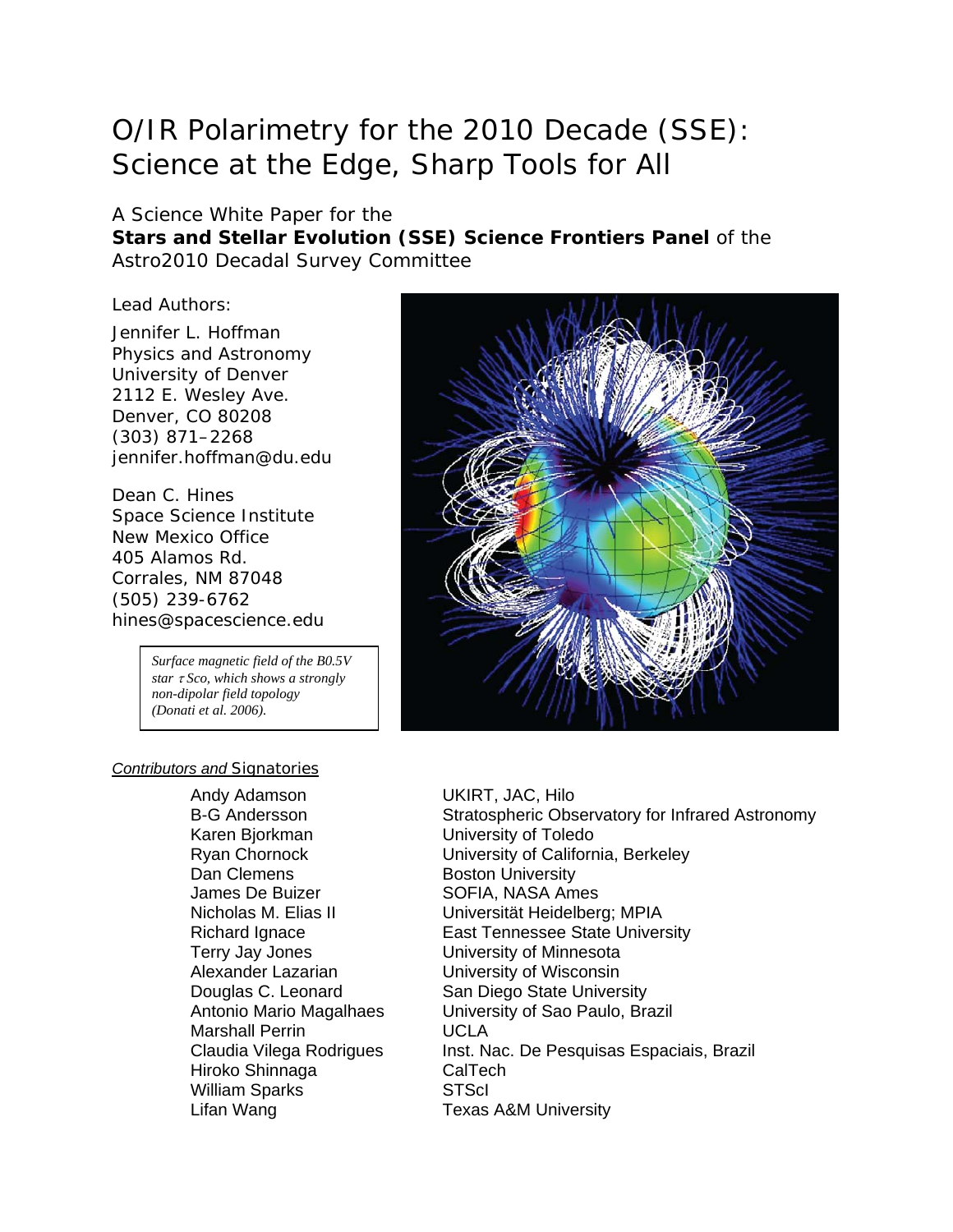## *Overview and Context: Polarimetry as a cross-cutting enterprise*

Photometry, spectroscopy, and polarimetry together comprise the basic toolbox astronomers use to discover the nature of the universe. Polarimetry established the Unified Model of AGN and continues to yield unique and powerful insight into complex phenomena. Polarimetry reveals the elusive magnetic field in the Milky Way and external galaxies, allows mapping of features of unresolved stars and supernovae, uncovers nearby exoplanets and faint circumstellar disks, and probes acoustic oscillations of the early universe.

Polarimetry is practiced across the full range of accessible wavelengths, from long wavelength radio through gamma rays, to provide windows into phenomena not open to photometry, spectroscopy, or their time-resolved variants. At some wavelengths, the U.S. leads the world in polarimetric capabilities and investigations, including ground-based radio, through the VLA and VLBA. At other wavelengths, the U.S. is currently competitive: in sub-mm the CSO and the JCMT have historically pursued similar science problems. In ground-based O/IR, the situation is considerably worse, with no optical or NIR polarimeters available on Gemini (Michelle is MIR only) or any NOAO-accessed 4 m telescope, as the table below shows. Over the past decade and more, Canadian and European astronomers have enjoyed unique access to state-of-the-art polarimeters and have used this access to vault far past the U.S. in many science areas.

| <b>Telescope</b>      | <b>Aperture</b>  | <b>Instrument</b>            | Waveband                 | Polar. Mode | U.S. Access?   |
|-----------------------|------------------|------------------------------|--------------------------|-------------|----------------|
| IRSF (SAAO)           | 1.4m             | <b>SIRPOL</b>                | <b>NIR</b>               | Imaging     | N <sub>o</sub> |
| Perkins (Lowell)      | 1.8 <sub>m</sub> | Mimir, PRISM                 | NIR, Optical             | Imaging     | Private        |
| <b>HST</b>            | 2.4 <sub>m</sub> | WFPC2, ACS,<br><b>NICMOS</b> | Optical,<br>Optical, NIR | Imaging     | Yes            |
| <b>Nordic Optical</b> | 2.5m             | <b>TURPOL</b>                | Optical                  | Photopol    | No             |
| <b>MMT</b>            | 6.5m             | <b>MMTPOL</b>                | <b>NIR</b>               | Imaging     | Private        |
| <b>LBT</b>            | 2x8.4m           | <b>PEPSI</b>                 | Optical                  | Spectropol  | Private        |
| Gemini                | 8m               | Michelle                     | <b>MIR</b>               | Imaging     | Yes            |
| Keck                  | 10 <sub>m</sub>  | <b>LRIS</b>                  | Optical                  | Spectropol  | Private        |
| <b>GTC</b>            | 10 <sub>m</sub>  | CanariCam                    | <b>MIR</b>               | Imaging     | No             |

In space, NICMOS, ACS, and WFPC- $2<sup>1</sup>$  on HST have permitted imaging polarimetry down to 0.1% precision, and may represent the most general purpose O/IR access for U.S. astronomers. Neither the Spitzer Space Telescope nor JWST provides, or will provide, any polarimetric capability. The dwindling U.S. access to this crucial third leg of the light analysis tripod has also become self-fulfilling, as students receive little exposure to polarimetric techniques and scientific advances as the number of practitioners able to teach students declines.

Nevertheless, polarimetric studies in O/IR have already revealed a great deal about star and planet formation processes, stars and their evolution, the structure of the Milky Way, and the nature and origin of galaxies and their active nuclei – details which cannot be discovered using pure photometric or spectroscopic methods. For example, NIR imaging polarimetric studies by the SIRPOL group (e.g., Tamura et al. 2007) reveal the details of the magnetic fields lacing nearby, star-forming molecular cloud cores and the embedded reflection nebulae and disks associated with their newly formed stars. Further, the race to find and image exoplanets will use

 $\overline{a}$ 

<sup>&</sup>lt;sup>1</sup> NICMOS and much of ACS are currently off-line until Servicing Mission 4 (SM4); WFPC-3 will replace WFPC-2 but will have no polarimetric capability.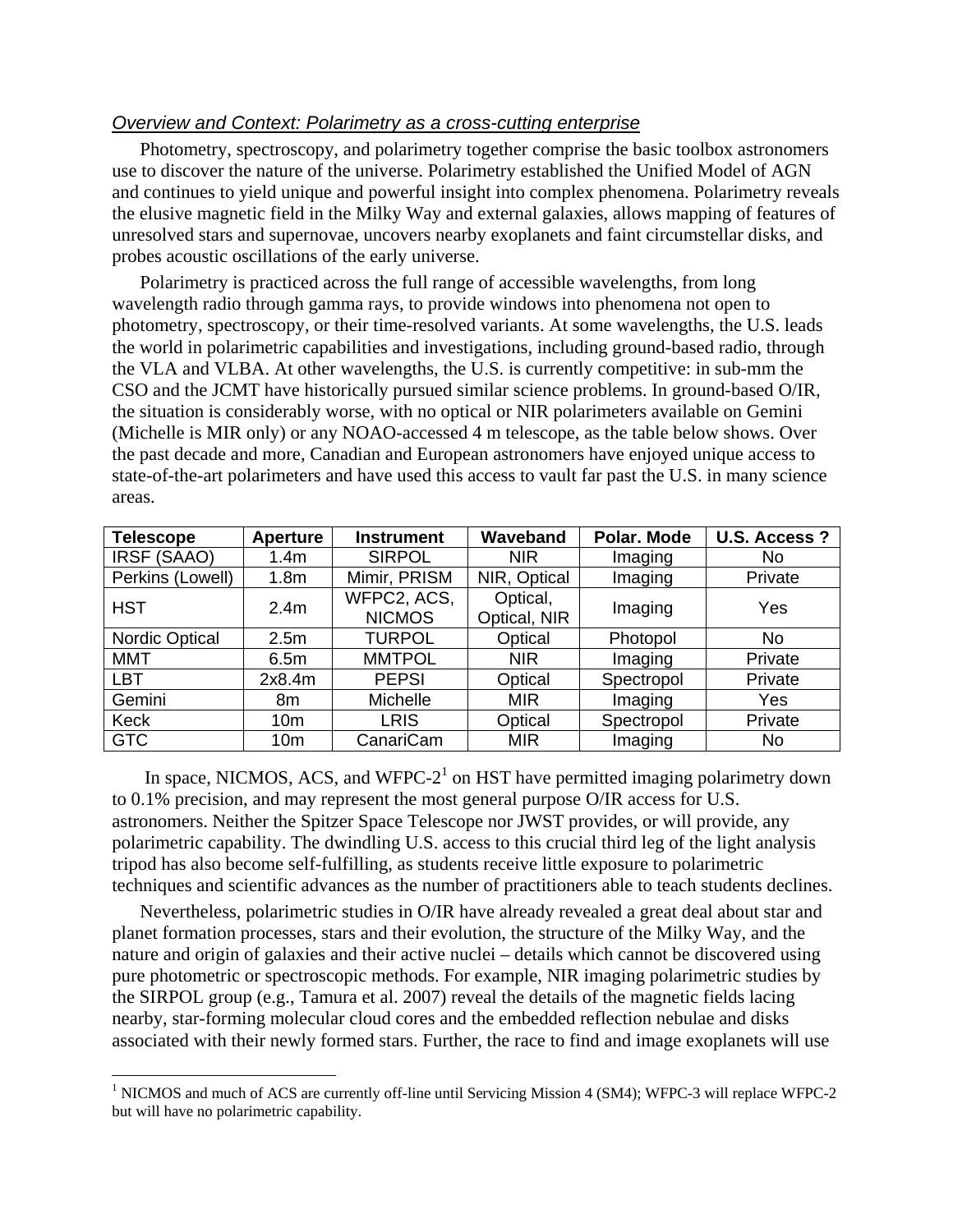polarimetry internal to the two extreme adaptive optics coronagraphs now under construction: SPHERE/ZIMPOL (for the VLT: Joos 2007) and GPI (for Gemini: Macintosh et al. 2006).

Theoretical efforts have recently advanced our understanding of the origin of dust grain alignment by demolishing old theory and offering new, testable predictions. The new paradigm of radiative aligned torques (e.g., Lazarian & Hoang 2007; Hoang & Lazarian 2008) is removing old doubts concerning magnetic alignment while leaving a wide parameter space open for observational testing and future theoretical refinement.

Polarimetric modeling has also entered a modern age, one characterized by huge model grids, spectacular dynamic ranges, and closer coupling to observational measurements. The active debate between the relative importance of magnetohydrodynamics (e.g., Li et al. 2004) vs. pure hydrodynamics (e.g., Padoan & Nordlund 2002) is shining new light into the nature of magnetic fields in the ISM and in star formation. Meanwhile, radiative transfer modeling guides detailed interpretation of complex polarized line profiles from aspherical stellar winds (e.g., Harries 2000) and supernovae (e.g., Höflich 2005; Kasen et al. 2006; Hoffman 2007). This upcoming decade is sure to see careful, detailed comparisons between high-resolution model simulations and observational data that will lead to sharp new insights into many astrophysical scenarios.

The promise evident in the new, niche polarimetric instruments and the surveys they will perform will drive cutting-edge science in the upcoming decade. Yet teasing out answers to many key questions requires open community access to general-purpose, precision polarimeters on large telescopes, as well as opportunities for student training.

#### *Example Polarimetry Science Areas for the next decade*

Polarimetric studies are crucial for many areas of stellar astrophysics. Here we highlight several that show particular promise for transforming the field in the coming decade.

#### • Imaging the surfaces of stars in polarized light to unveil atmospheric phenomena

Stars represent the bedrock of astronomy. Understanding their astrophysical processes from core to photosphere to circumstellar environment is critical for research in fields as diverse as star/planet formation, galactic dynamics, galaxy formation, and cosmology. Not long ago, the Sun was the only star whose surface we could study, but recent interferometric advances now allow us to create direct, detailed images of the surfaces of other stars. For example, Monnier et al. (2007) resolved the surface of Altair and found that the temperature at its pole is higher than that at the equator. This suggests that the spectral types of stars may depend on our viewing angle, a profound paradigm shift that has wide-ranging implications for all areas of astronomy. Further exploration of "extrasolar" stellar surfaces will be a crucial astrophysical advancement of the next decade.

The emerging technique of optical interferometric polarimetry (OIP) enables stellar surface imaging in polarized light (Elias et al. 2008). OIP breaks the symmetry generally observed in "normal" main-sequence stars, yielding detailed views of the constituents and scattering processes within their atmospheres. Using OIP, we will be able to image the unusual surface features of Ap/Bp stars and thereby probe in unprecedented detail the kilogauss magnetic fields and peculiar chemical abundances that characterize these objects (Shulyak et al. 2008). We will be able to construct detailed maps of the magnetic field structures in M dwarfs, thus illuminating the action of the dynamos that power the surface activity in these and other convective stars (Donati et al. 2008). We will surely discover unexpected phenomena that challenge our current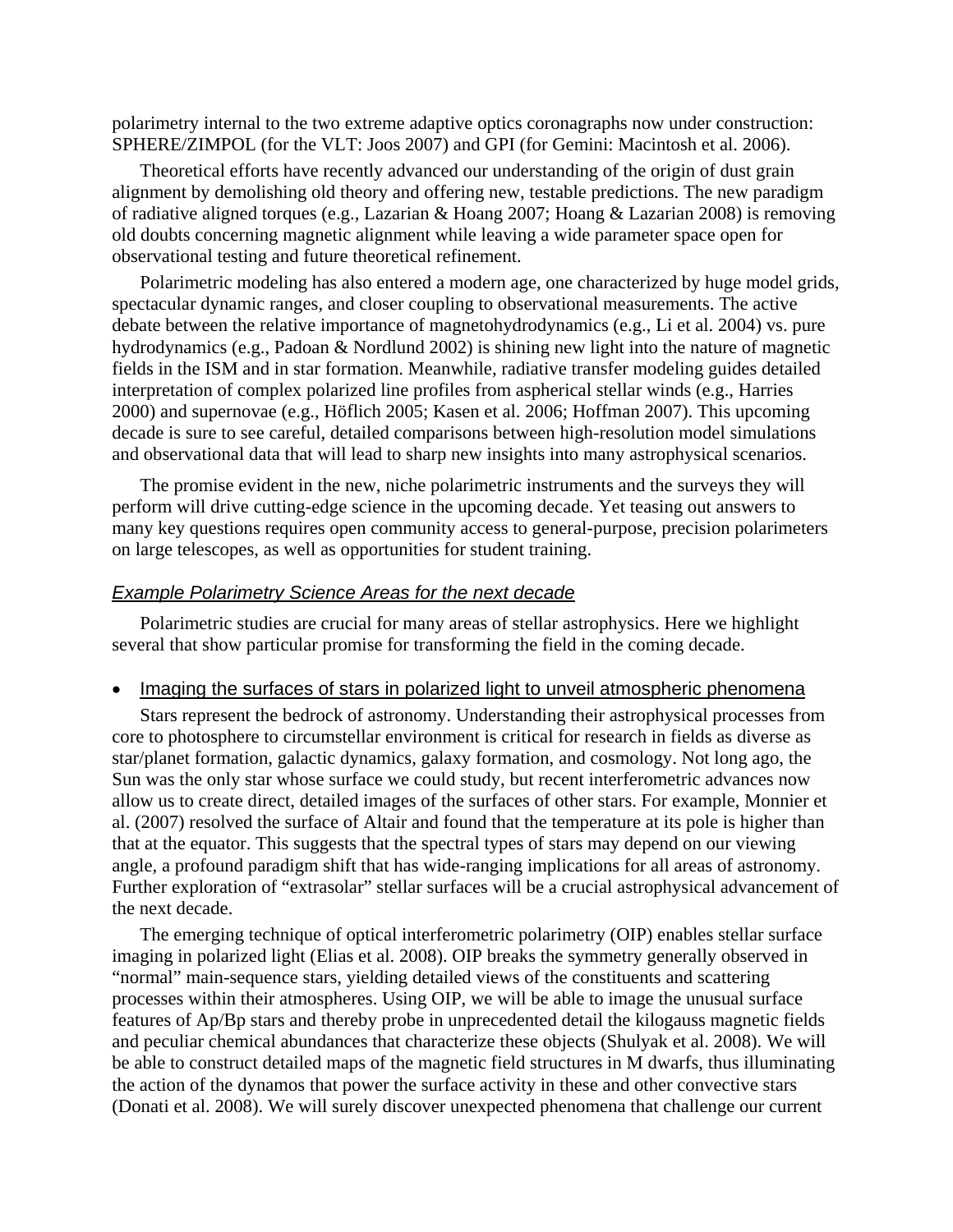picture of the processes that drive stellar evolution and shape the circumstellar environments of stars of all types. The synergy between polarimetry and interferometry provided by OIP observations promises to open a new era of stellar astrophysics, in which we observe other stars with the same level of detail as we do our Sun.

#### • Probing the structure and dynamics of circumstellar disks in a range of environments

Far from being isolated objects, stars of many types and all evolutionary stages interact with their surroundings via circumstellar disks. These disks affect both the formation and the evolution of their host stars throughout their lives, and sculpt the complex structures seen and inferred in star-forming environments, bipolar planetary nebulae, luminous blue variable outbursts, supernovae, and gamma-ray bursts (GRBs). Understanding the characteristics of these disks is crucial to unraveling questions about their origins and pinpointing their effects on stellar evolution.

When a source is unresolved, polarimetric observations provide particularly powerful disk diagnostics and constraints not easily obtainable by any other means. Using spectropolarimetry, we can directly measure a faraway disk's spatial orientation and constrain its geometry (e.g. Quirrenbach et al. 1997; Wood et al. 1997). In addition, because polarized light samples the disk's opacity, spectropolarimetric measurements directly determine physical conditions such as temperature, ionization state, density, and velocity structure inside a circumstellar disk, whether or not the disk is resolved. In the near future, spectropolarimeters on large telescopes will open new arenas of inquiry into the nature of circumstellar disks in a variety of new environments, such as the low-metallicity regions of the LMC and SMC (Wisnewski & Bjorkman 2006)

Most importantly for the next decade, the combination of spectropolarimetry with the established tools of photometry, spectroscopy, and interferometry at many wavelengths will bring about the most detailed understanding of circumstellar disk structures yet possible. New queue-scheduled spectropolarimeters will provide access to the time domain and broaden our understanding of disks' variability on a range of time scales. Emerging 3-D non-LTE radiative transfer simulations will aid interpretation of these complex data and allow us for the first time to develop detailed, well-constrained, realistic physical models of circumstellar disks. In an example of the powerful synergy that will characterize the new era of disk studies, Carciofi et al (2009) combined quantitative radiative transfer modeling with long time-baseline photometric, spectroscopic, interferometric, and spectropolarimetric data to confirm the presence of a onearmed spiral density wave within the circumstellar disk of the classical Be star ζ Tauri. This work presages the sophisticated results that will become commonplace in the next ten years with the addition of spectropolarimetry and its associated analysis tools to our diagnostic toolbox.

#### • Deciphering the nature of stellar winds and magnetic fields

Many problems in the arena of extended stellar atmospheres and winds can only be addressed through polarimetric studies. Polarimetry is an essential tool for probing clumpy wind structures in luminous blue variables (Davies et al. 2005), illuminating aspherical mass loss in single stars and binary systems (e.g., Hoffman et al. 1998; Villar-Sbaffi et al. 2005; Ignace et al. 2009), exploring the origins of the asphericities in post-AGB stellar winds and planetary nebulae (e.g., Trammell et al. 1994, 1995; Ueta et al. 2007), and characterizing the accretion processes in polars and magnetic cataclysmic variables (e.g., Butters et al. 2009).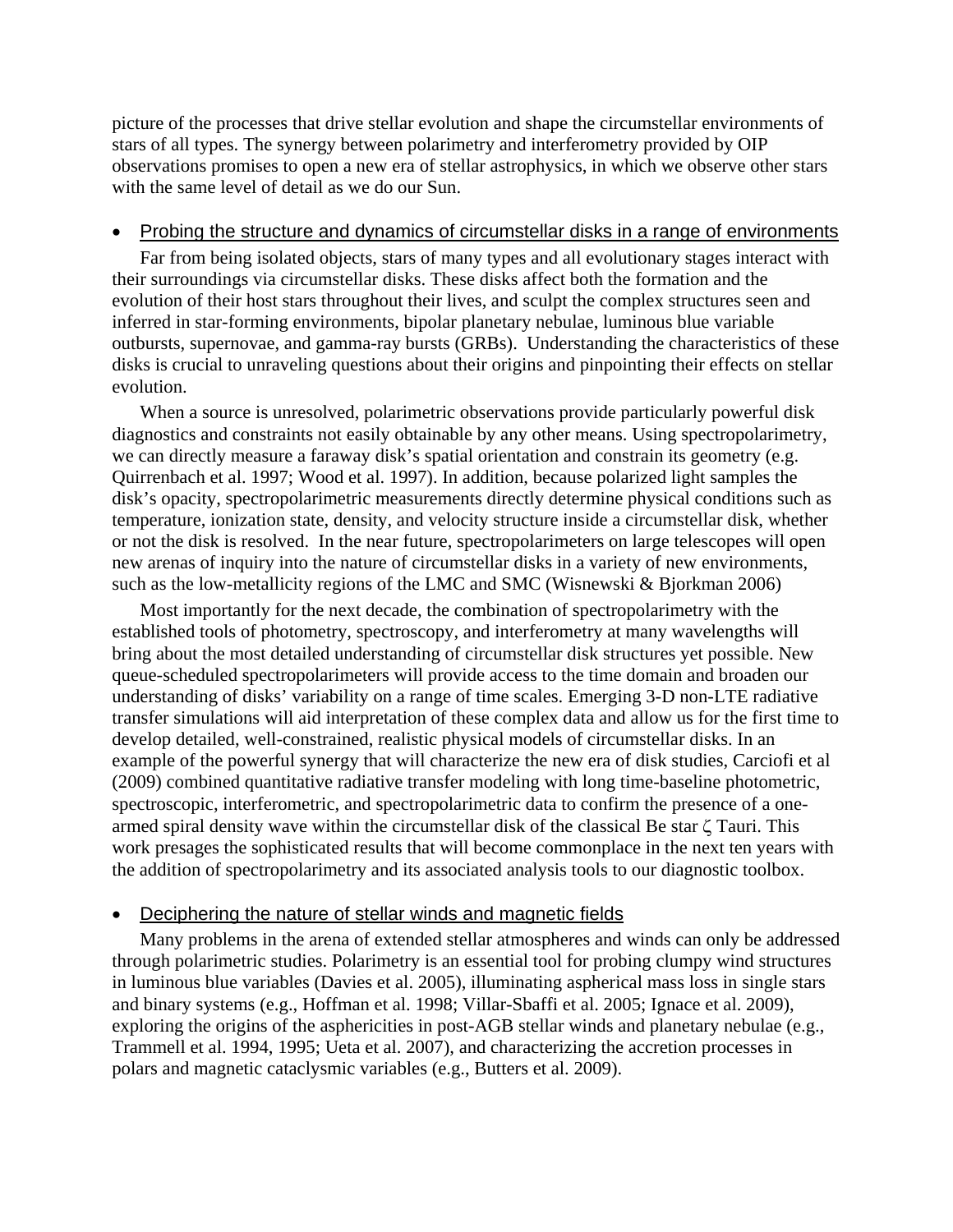In recent years, spectropolarimetry has transformed our understanding of massive stellar atmospheres and winds by allowing detailed mapping of stellar magnetic fields using the Zeeman effect (e.g., Ignace & Gayley 2003; Alecian et al. 2008a,b; Hubrig et al. 2008). Zeeman analysis of the young, massive star  $\tau$  Sco revealed a strongly non-dipolar surface magnetic field (Donati et al. 2006; see cover-page figure). In another example, using Chandra X-ray data paired with MHD simulations of magnetically channeled wind shocks on  $\theta^1$  Ori C, Gagné et al. (2005) constructed a comprehensive model of the properties of the X-ray plasma in this nebula-shaping O star. The next decade will see widespread proliferation of such detailed studies. In addition, new polarimetric tools such as the Hanle effect (Ignace et al. 2004), atomic and dust-grain alignment signatures (Lazarian & Hoang 2007; Nordsieck 2008), and X-ray polarimetry (McNamara et al. 2008) will transcend current observational limitations and forge a new picture of magnetic stellar winds. In particular, quantifying the magnetic field structures of stars in late evolutionary stages will be crucial to answering current questions about the links between supernovae/GRBs and their massive progenitors (e.g., Davies et al. 2005; Vink 2007).

#### *Exceptional Discovery Potential Area:*

## *The Sources and Implications of Supernova Asymmetries*

Over the past decade, the emerging field of supernova spectropolarimetry has revealed increasing complexities in the cosmic explosions that were once assumed to be homogeneous and spherical (see Wang & Wheeler 2008 for a review and comprehensive list of references). Supernovae of all types show large line polarization signatures that point to significant asphericities in their ejecta. Spectropolarimetric measurements of supernovae have been relatively rare in the past, but over the next ten years, improving statistics and higher-quality measurements promise to yield unprecedented insights into the nature of these and related transient energetic phenomena.

In core-collapse supernovae, observed changes in polarization across key spectral lines show that the explosion mechanism is highly aspherical in nature; one explanation posits jet-like flows that precess over time and may be related to GRB jets (e.g., Trammell et al. 1993; Cropper et al. 1988; Leonard et al. 2006; Maund et al. 2007a). Spectropolarimetry can also constrain the nature of core-collapse progenitors by characterizing the distribution of elements within the ejecta and in the surrounding, previously ejected CSM (Wang et al. 2001; Hoffman et al. 2008). In addition, spectropolarimetry probes the links between supernovae and the high-energy transient phenomena of GRBs and X-ray flashes (Kawabata et al. 2003; Maund et al. 2007b). Future detailed spectropolarimetric studies of core-collapse supernovae will clarify the relations between object types and illuminate their three-dimensional nature and behavior.

In thermonuclear supernovae, strong line polarization prior to maximum light reveals the existence of large-scale asymmetries in the outer ejecta that cannot be explained by current explosion models (e.g., Kasen et al. 2003; Chornock & Filippenko 2006; Wang et al. 2006). Spectropolarimetry also yields clues to the nature of peculiar and "hybrid" Type Ia-like objects that challenge our current classification system (e.g., Wang et al. 2004; Chornock et al. 2006). Spectropolarimetric observations of thermonuclear supernovae are difficult to obtain, but these data contain important information about the nature of Type Ia explosions that may have significant cosmological implications due to their use as standard candles.

Over the next decade, the greatest advances will come from a combination of high-resolution spectropolarimetry with advanced 3-D hydrodynamical and radiative transfer tools that can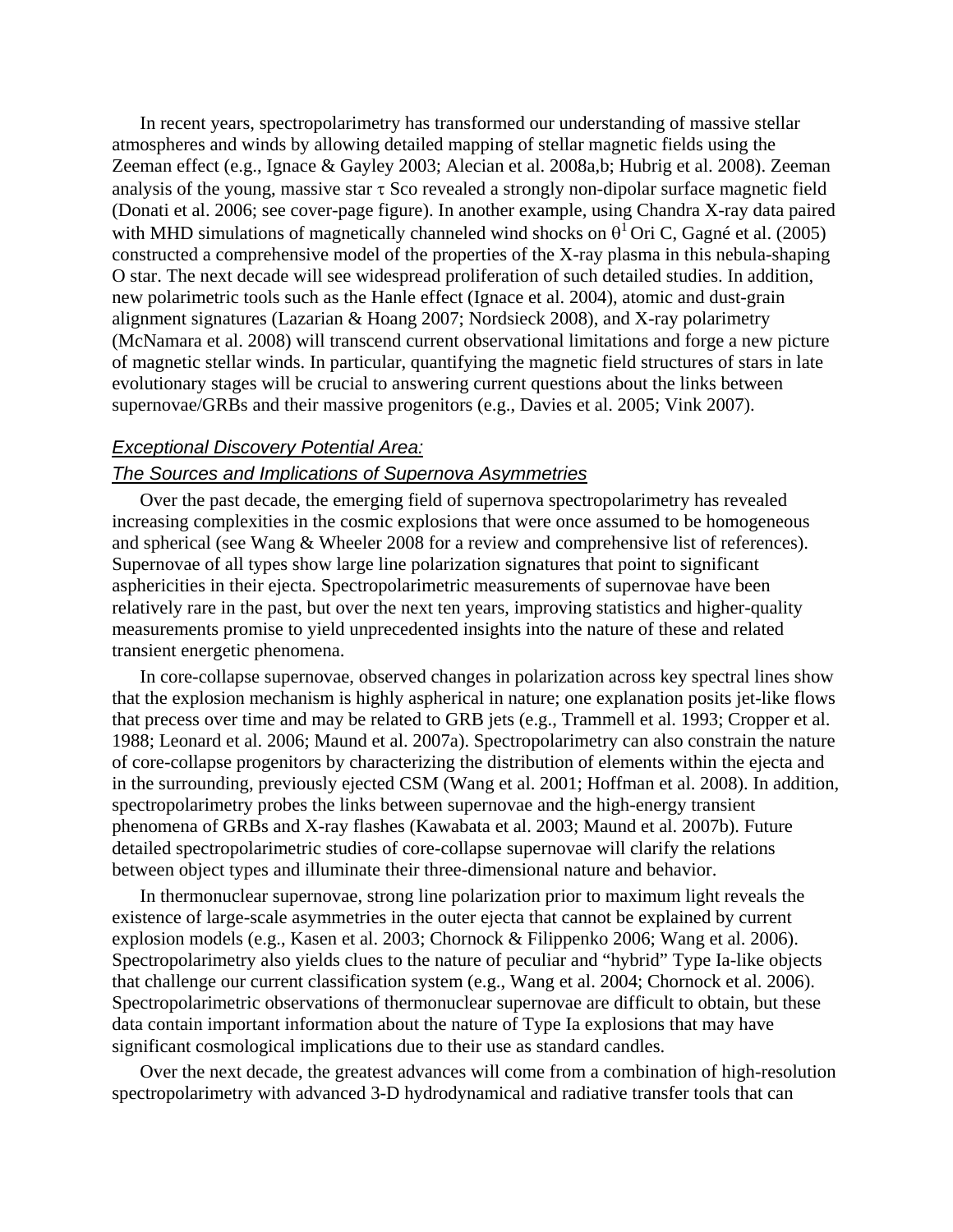simulate the strongly aspherical geometries characterizing our current understanding of supernovae. Observations across a wide variety of wavelength regimes and with an emphasis on the time-dependent behavior of these transient objects promise to reveal telling details of the aspherical nature of the explosions and allow us to probe the physical characteristics of both their immediate circumstellar neighborhoods and their larger galactic environments. Meanwhile, the increasing sophistication of numerical simulations will enable robust interpretation of spectropolarimetric signatures and the reliable linking of observations with theoretical models.

# *What is Needed to Meet the Science Goals within the Decade*

What key observations, theory, and instrumentation are needed to achieve the science goals within the next decade? Our evaluation of the upcoming opportunities, challenges, and technical readiness leads to the following recommendations:

- 1. Build precision polarimetric capability into new O/IR instruments for large telescopes and space missions. Design polarimetry in from the beginning, not as "add-ons".
	- New "niche" instruments, such as GPI, SPHERE/ZIMPOL, and HiCIAO on Subaru rightly exploit polarimetry to meet their exoplanet objectives, but general-purpose instruments with polarimetric capability are lacking at virtually all large, open-access US telescopes, whether ground-based, airborne, or space-based.
	- Key science questions cannot be answered unless US astronomers have access to precision (photon-noise limited) polarimetric capability. To retain precision capability, polarimetric capabilities must be a considered in the initial design of the instruments, not as a later "add-on".
- 2. Encourage polarimetric surveys with LSST and synoptic and survey capabilities on intermediate-size telescopes.
	- Since much of the sky has never been explored polarimetrically, a polarimetric LSST survey promises new frontiers in stellar astrophysics<sup>2</sup>.
	- Precision interstellar polarization measurements are key to reliable observation of intrinsic spectropolarimetric signatures of stars and supernovae.
- 3. Develop polarimetric O/IR synoptic and survey capabilities on intermediate-size telescopes to probe the time evolution of stars and supernovae, as well as to train students in instrumentation and polarimetric observations.
	- To be able to compete scientifically, we must invest in the next generation of young astronomers who will use polarimetry as a powerful tool in their light analysis toolbox and who will understand polarimetric light analysis well enough to guide future instrument development.
	- Synoptic polarimetric observational data sets are crucial to understanding stellar phenomena with complex geometry and/or time evolution.

<sup>1</sup>  $2^{2}$  See the All-Sky Polarimetry Survey White Paper submitted to the LSST Consortium (http://astroweb.iag.usp.br/~mario/).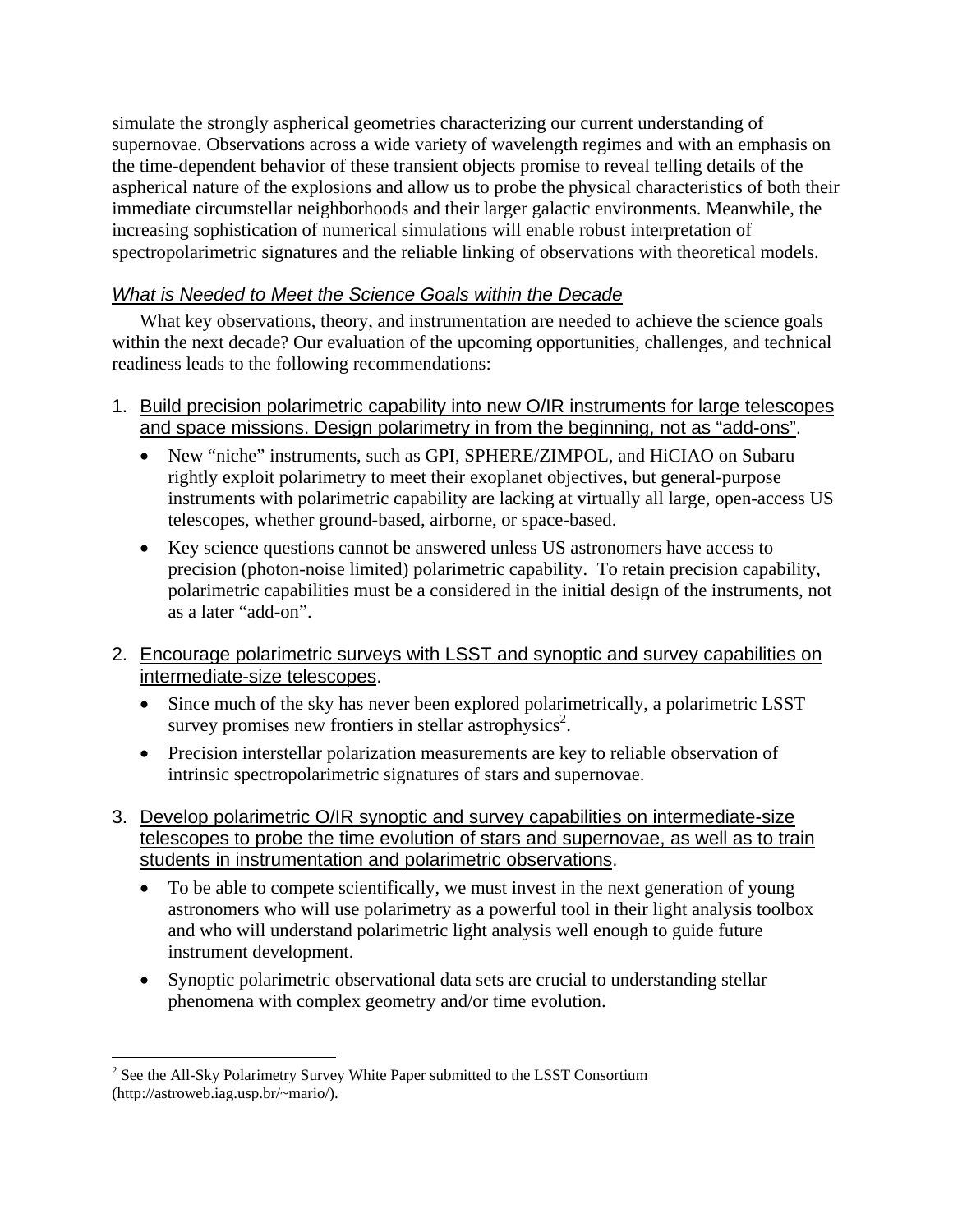- Obtaining ground-based calibrating polarimetric observations is vital to the calibration of existing and future space-based polarimeters.
- 4. Develop sophisticated computational and theoretical models to help interpret increasingly complex spectropolarimetric data.
	- Spectropolarimetric observations are notoriously complex, but sophisticated computational tools allow us to take advantage of the rich scientific content of these data.
	- The field of stellar polarimetry is currently driven by observation. Rapid advances in numerical modeling techniques are necessary to enable a full understanding of the data and make predictions that can be tested with future observations.

## *Final Thought*

The U.S. astronomical community has lost opportunities to advance key science areas as a result of down-selects of instrument capabilities or lack of will to commission polarimetric modes on instruments. The investment is minor, the expertise is available in the community, and the rewards are tangible. We are excited by the recent momentum favoring polarimetric studies and capabilities and believe the upcoming decade will see the various polarimetric techniques together become a strong, necessary component of astronomers' light analysis toolbox.

## *Bibliography and References*

- Alecian, E., et al., 2008a, "Discovery of magnetic fields in the very young, massive stars W601 (NGC 6611) and OI 201 (NGC 2244)," A&A, 481, L99
- Alecian, E., et al., 2008b, "Characterization of the magnetic field of the Herbig Be star HD200775," MNRAS, 385, 391
- Bjorkman, K.S. 2000, "Polarimetry as a diagnostic of circumstellar envelopes," in ASP Conf . Proc. 214, 384
- Butters, O.W., et al. 2009, "Circular polarization survey of intermediate polars I. Northern targets in the range 17h<R.A.<23h," preprint (arXiv:0901.3516)
- Carciofi, A.C., et al. 2009, "Cyclic variability of the circumstellar disc of the Be star ζ Tau. II. Testing the 2D global disc oscillation model," A&A, in press (arXiv:0901.1098)
- Chornock, R., & Filippenko, A. V. 2006, "Deviations from axisymmetry revealed by line polarization in the normal Type Ia SN 2004S," astro-ph/0609405
- Chornock, R., et al. 2006, "Spectropolarimetry of the peculiar Type Ia supernova 2005hk," PASP, 118, 722
- Cropper, M., et al. 1988, "Spectropolarimetry of SN 1987A Observations up to 1987 July 8," MNRAS, 231, 695
- Davies, B., et al. 2005, "Asphericity and clumpiness in the winds of luminous blue variables," A&A, 439, 1107
- Donati, J.-F., et al. 2006, "The surprising magnetic topology of tau Sco: fossil remnant or dynamo output?" MNRAS, 370, 629
- Donati, J.-F. et al. 2008, "Large-scale magnetic topologies of early M dwarfs," MNRAS 390, 545
- Elias II, N.M. et al. 2008, "The case for optical interferometric polarimetry," white paper (arXiv:0811.3139)
- Gagné, M., et al. 2005, "Chandra HETGS multiphase spectroscopy of the young magnetic O star  $\theta^1$  Orionis C," ApJ, 628, 986
- Harries, T. J. 2000, "Synthetic line profiles of rotationally distorted hot-star winds," MNRAS, 315, 722
- Hoang, T., & Lazarian, A. 2008, "Radiative torque alignment: essential physical processes," MNRAS, 388, 117
- Hoffman, J. L. 2007, "Supernova polarization and the Type IIn classification," in AIP Conf. Ser. 937, 365
- Hoffman, J. L., et al. 1998, "Spectropolarimetric evidence for a bipolar flow in beta Lyrae," AJ, 115, 1576
- Hoffman, J. L., et al. 2008, "The dual-axis circumstellar environment of the Type IIn SN 1997eg," ApJ, 688, 1186